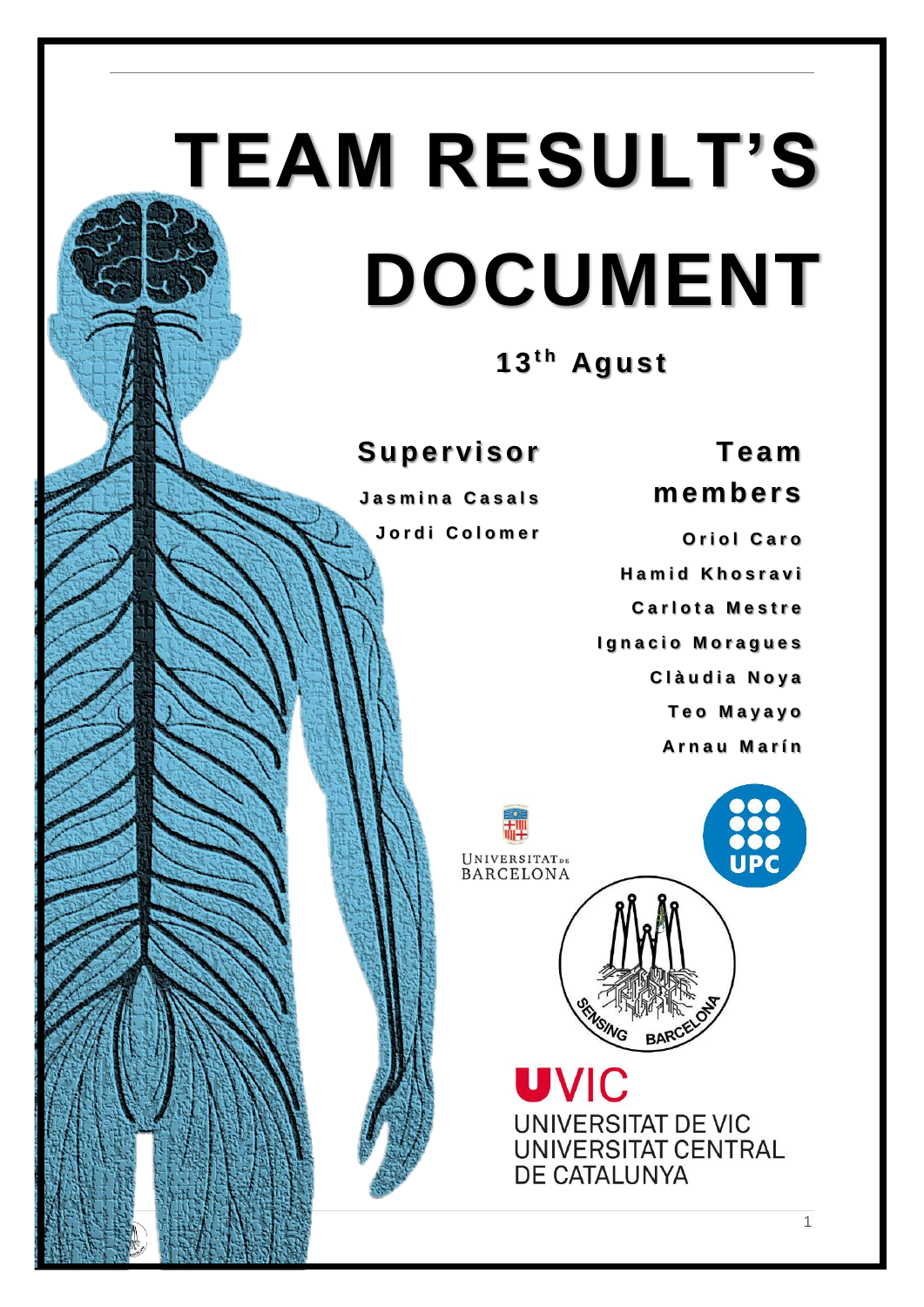# **CONTENTS**

| 1. |       |  |  |  |  |
|----|-------|--|--|--|--|
| 2. |       |  |  |  |  |
|    |       |  |  |  |  |
|    |       |  |  |  |  |
|    |       |  |  |  |  |
|    |       |  |  |  |  |
| 3. |       |  |  |  |  |
| 4. |       |  |  |  |  |
| 5. |       |  |  |  |  |
|    |       |  |  |  |  |
|    |       |  |  |  |  |
|    |       |  |  |  |  |
|    |       |  |  |  |  |
| 6. |       |  |  |  |  |
|    | 13.1. |  |  |  |  |
|    | 13.2. |  |  |  |  |
|    | 13.3. |  |  |  |  |
| 7. |       |  |  |  |  |
| 8. |       |  |  |  |  |
| 9. |       |  |  |  |  |

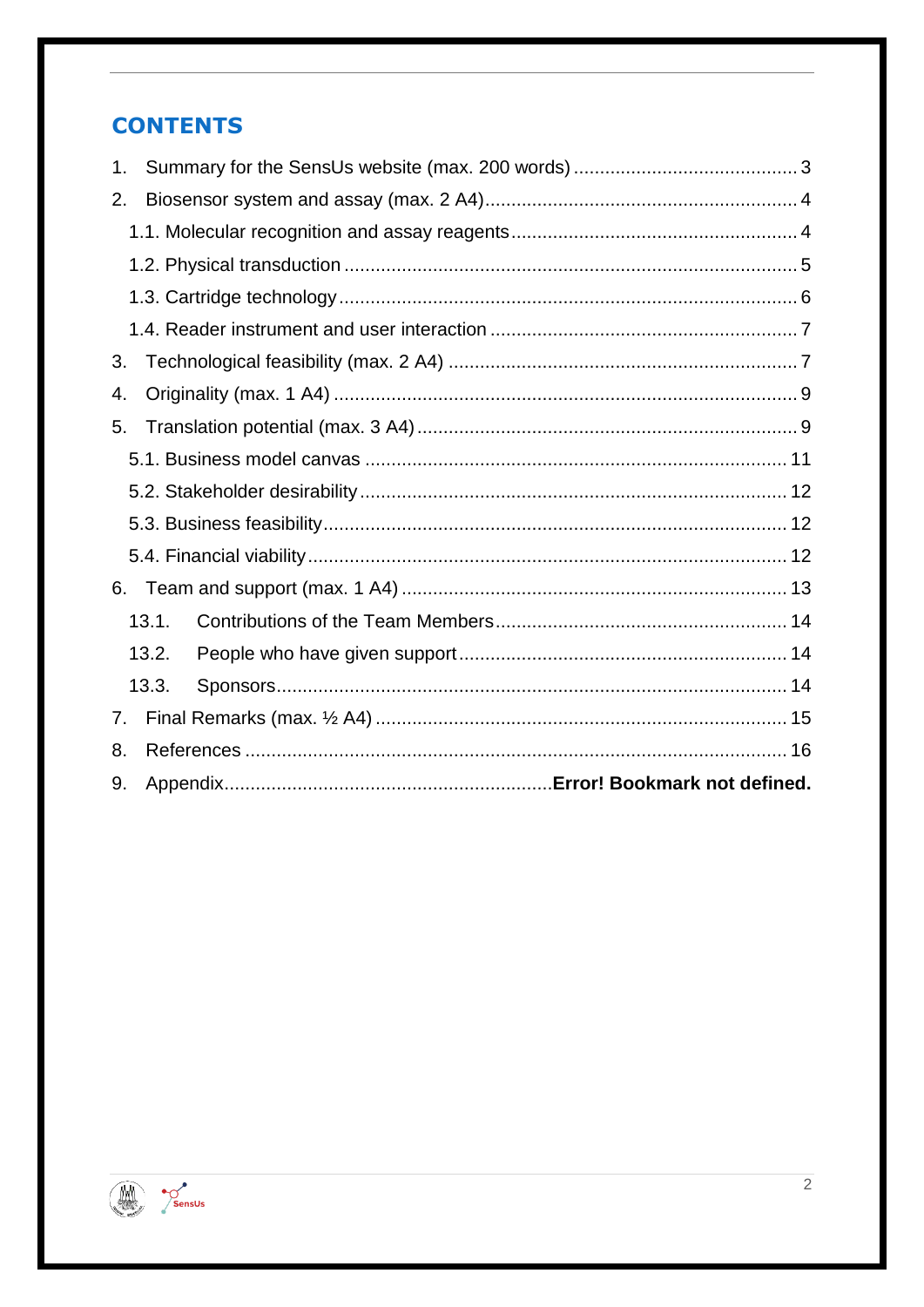# <span id="page-2-0"></span>**1. Summary for the SensUs website (max. 200 words)**

The forces between liquid molecules are responsible for the phenomenon known as surface tension; tendency of liquid surfaces to shrink into the minimum surface area possible.

Valproate (VPA) is an anticonvulsant drug widely used to treat epilepsy. Patients may experience a long period in which the drug seems to control seizures. However, the dose or the drug may stop working. Therapeutic drug monitoring could help to obtain better results allowing the dose to be adjusted according to the individual. Its amphiphilic molecular structure, has a behaviour in solution similar to a surfactant, affecting the surface tension of the blood.

The idea is to have a T-shaped channel. Through it we have a constant flow of the solution and, on the other cannel, a constant flow of air. Therefore, bubbles are created and when the size of the bubble is critical it is carried away by the solution's flow. This effect is dependent on the surface tension of the solution. The higher the VPA concentration, the lower the surface tension of the solution is and the sooner the bubble breaks. The frequency of the bubbles is measured using a LED and a photodetector.

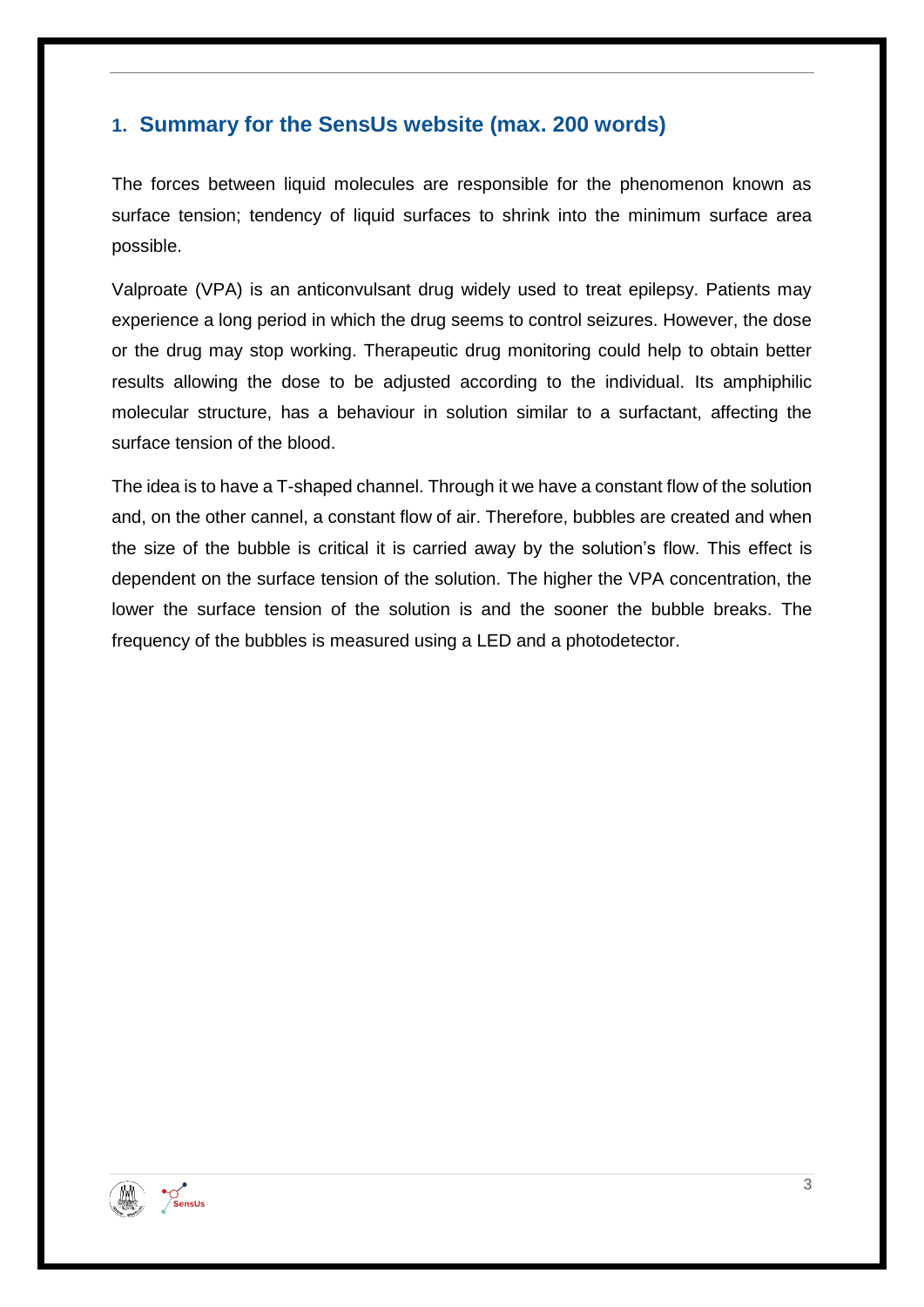# <span id="page-3-0"></span>**2. Biosensor system and assay (max. 2 A4)**



*Figure 1. Basic structure of the device*

#### <span id="page-3-1"></span>2.1. Molecular recognition and assay reagents

The amphiphilic structure of the VPA molecule acts as a surfactant or detergent, which changes the surface tension of the solution where it is found, including the blood [1]. However, at therapeutic concentrations, this change in surface tension is not measurable. Therefore, a surfactant is used to increase the resolution and detect this change. The surfactant that has shown the highest resolution is cetyl pyridinium chloride (CPC) [1] (figure 1).

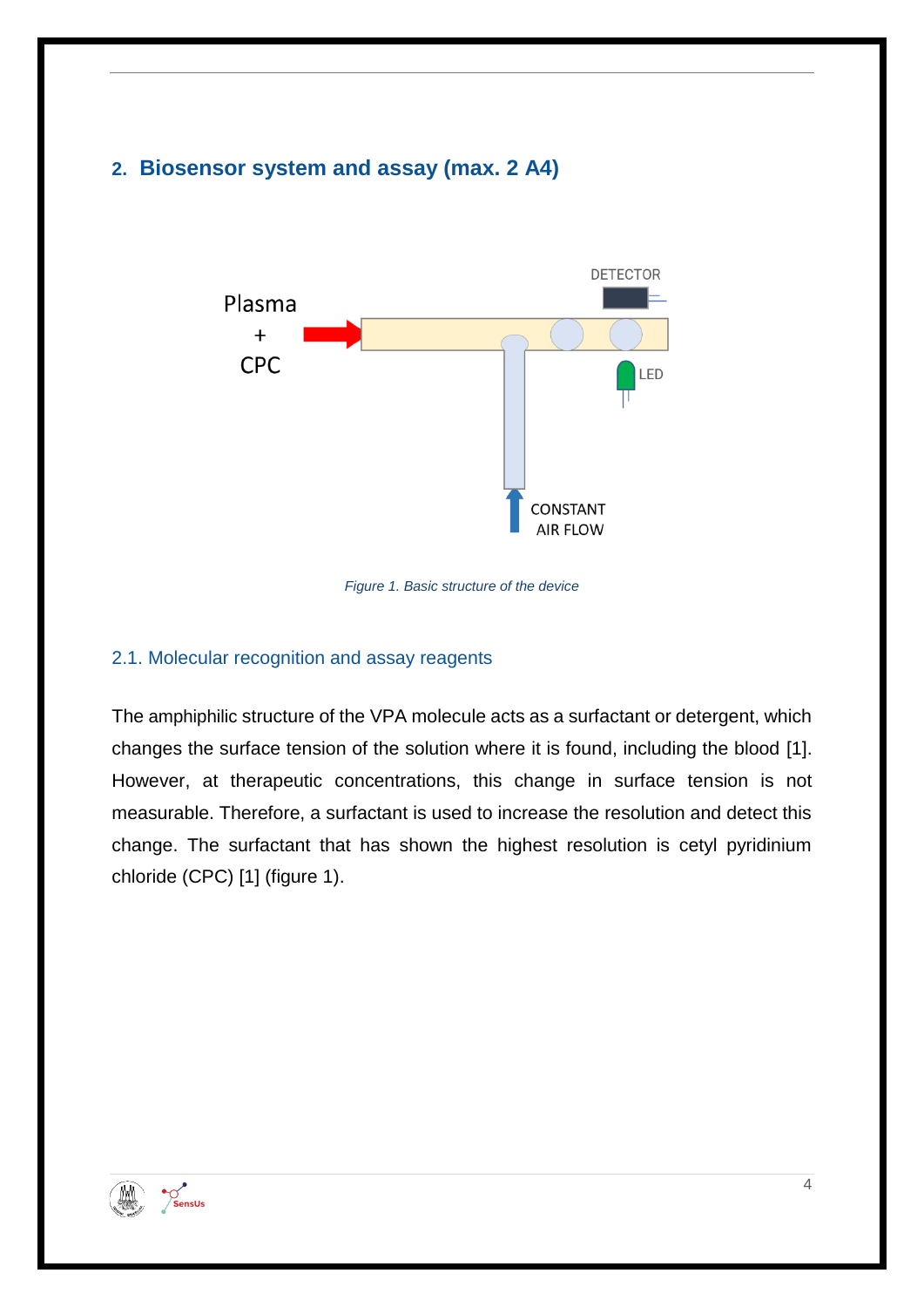

*Figure 2. Sodium valproate with cationic surfactants and effect on surface tension* [1]*.* 

We are certain that if we make a plasma solution with VPA and CPC at an ideal theoretical concentration, we can correlate the surface tension of the plasma with the concentration of VPA in the plasma.

#### <span id="page-4-0"></span>2.2. Physical transduction

The idea is to generate two continuous flows, one from the solution and one from the air, which converge at a point prior to a photo detector. At the point where the two flows converge, a bubble is generated, which will move with the solution when it reaches a critical size. This critical size depends on the surface tension of the solution. As surface tension decreases, the bubble will reach its critical size sooner, and will move with the solution. The air flow is continuous, so the bubble frequency increases with decreasing surface tension [2]. These bubbles are detected by a photo detector (Figure 3), which records the data.

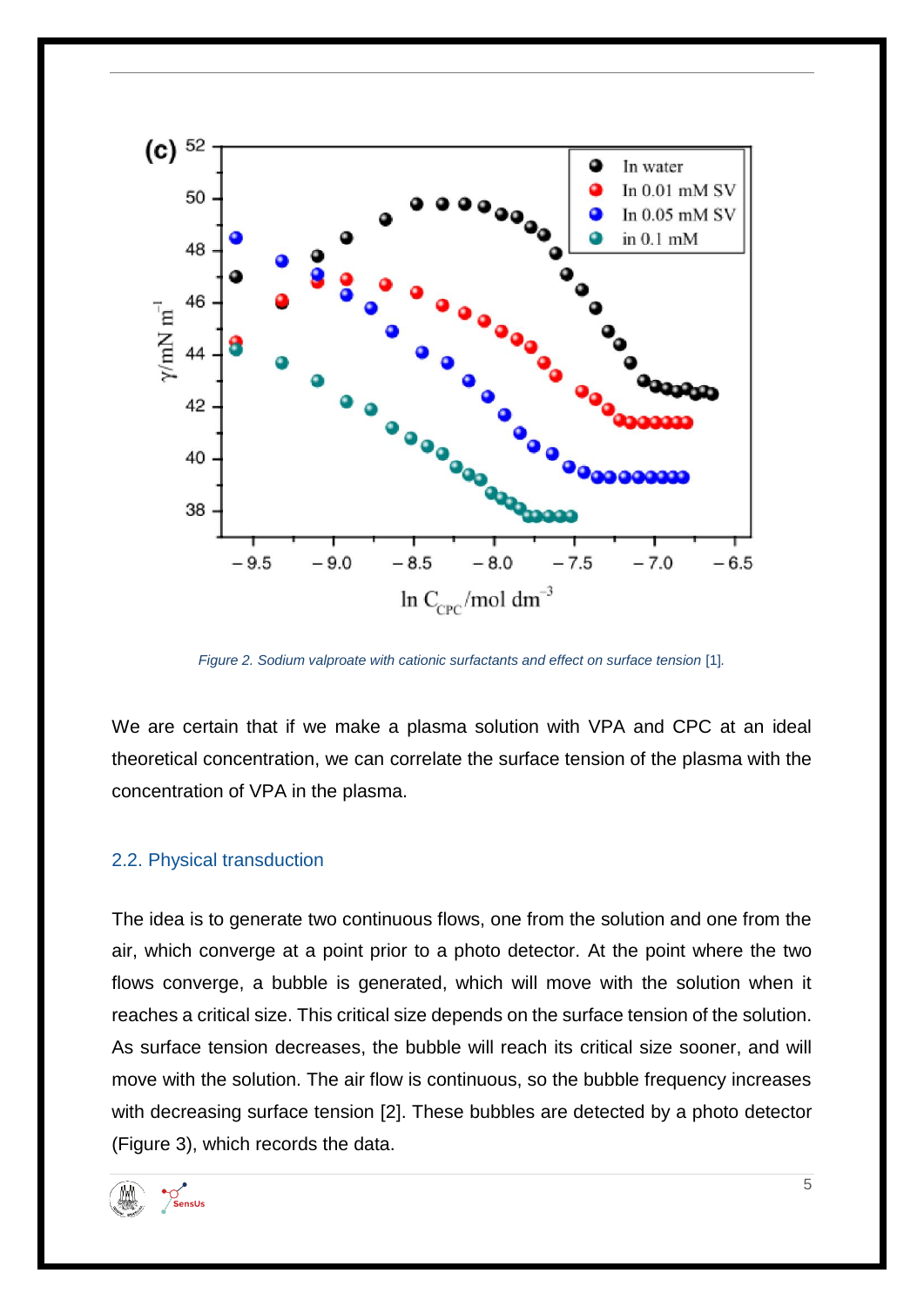

*Figure 3. Detection spot*

Having a previous pattern of data on bubble frequency and VPA concentration, we will be able to know what concentration we have of VPA.

#### <span id="page-5-0"></span>2.3. Cartridge technology

The cartridges in the prototype device are made of PDMS on glass. The manufacture is simple. On a glass, a pattern is created with SU8, creating a pattern. Pouring PDMS and making a UV treatment, we will obtain the channel with the desired shape. It is a fast and cheap process. However, we think it has great potential for scalability with other technologies.

The cartridge is very simple, as it is a T-shaped form, with two inputs and one output. In one of the inlets, between the pumped serum sample in constant flow. In the other inlet, there is continuous air flow pumping.

Sample pre-treatment (removal of blood cells and mixing with CPC solution) is not covered by the cartridge. However, there are solutions in the literature that use the same PDMS technology to separate the blood cells [3], [4] and mix them with the solution [5] to improve resolution, appropriately, by simply adding those patterns to ours consecutively.

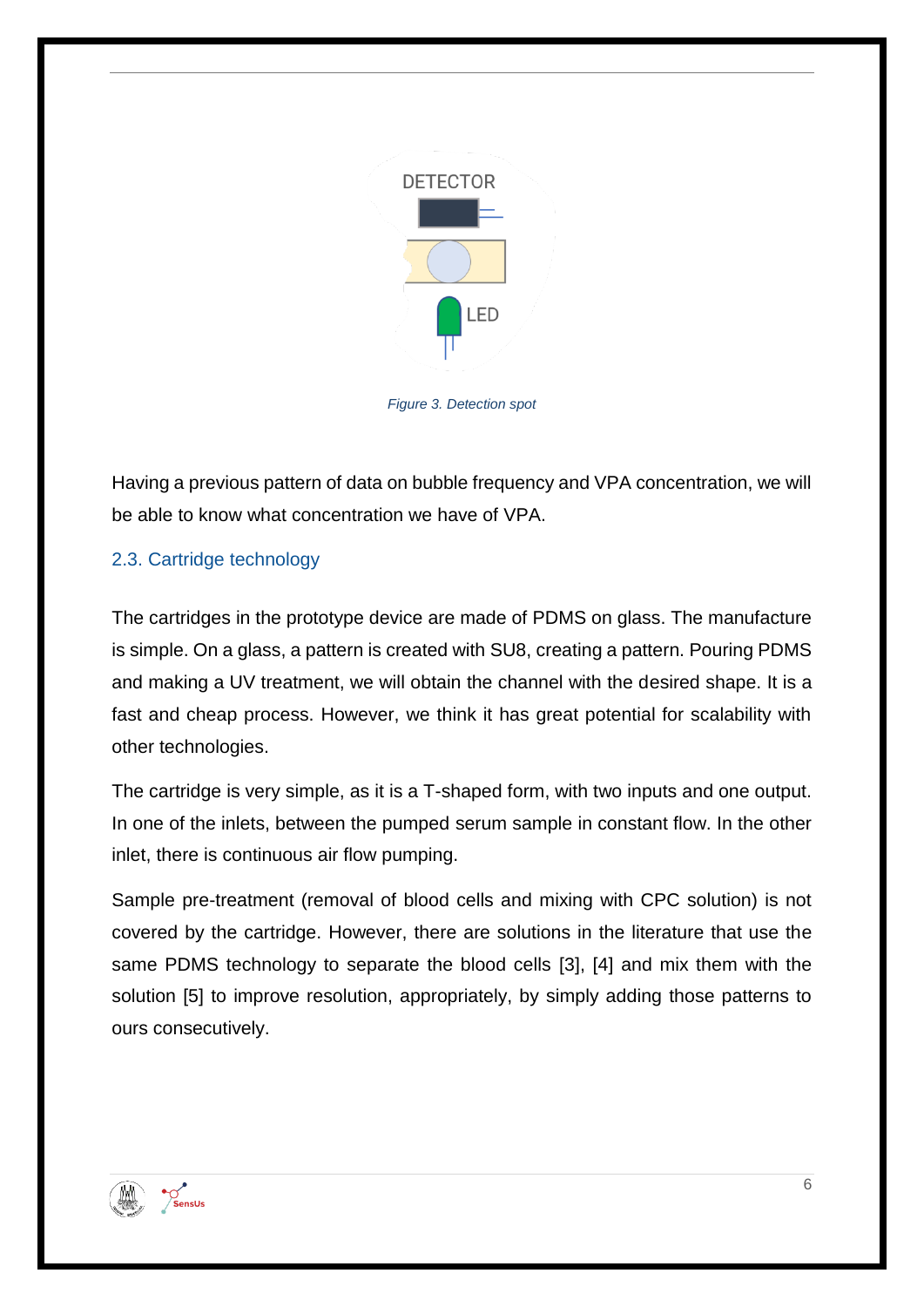#### <span id="page-6-0"></span>2.4. Reader instrument and user interaction

The device consists of three main parts: the hardware, the software and the mechanical package. The hardware is based on a PCB with an optical sensor, specifically a linear array, that measures the amount of incident light depending on the bubbles created over a certain time. This PCB is connected to a microcontroller myRIO, from NI, which is an embedded portable reconfigurable hardware device [6]. The NI myRIO consists of a technology that offers an FPGA and at the same time includes a processor that runs a real-time operating system. The dimensions of the PCB are 64x46,5 mm and the myRIO device measures 136,6x86 mm.

The myRIO together with the PCB are connected to the computer which will receive and process the information and, once run the program designed, the data will be lastly displayed in the main program window.

As it is used the NI microcontroller, the software will be developed with the NI language, LabView. The software created combines the myRIO's field-programmable gate array (FPGA) and modules with new programmed VIs. The FPGA continuously monitors the sensor response while the main function of the other part of the software is executing the received data and displaying it on the computer, which means that is a real-time code since the objective is to evaluate live data of different samples.

For covering the hardware from light, it has been designed a mechanical package that has also the function as a sample holder. Its dimensions are 33x29x10 mm.

## <span id="page-6-1"></span>**3. Technological feasibility (max. 2 A4)**

Due to the measures taken by our government and our universities, the prototype sensor cannot be completed. However, we have been able to obtain data that support our detection concept.

Preliminary results obtained to measure the correlation between valproate concentration (independent variable) and surface tension, has been done by OCA 15EC sessile drop technique (Optical contact angle measuring), using different concentrations of valproate saline solution (0.9% NaCl) with 1 µM CPC (figure 4):



7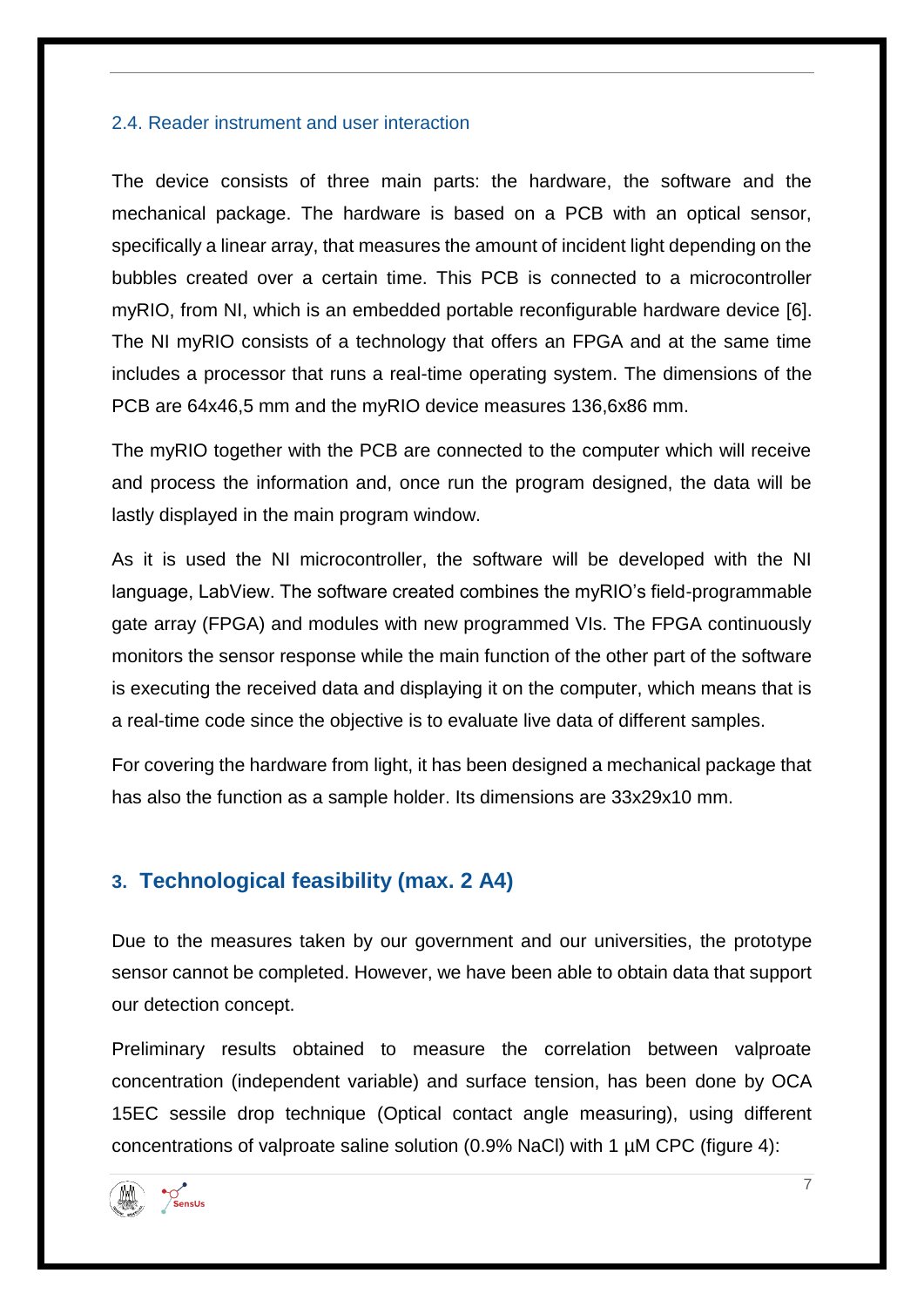

*Figure 4. Results of contact angle measurements at different VPA concentrations with 1mM CPC.*

The graph shows the angles formed by the sessil drops. The angle of the sessil drop decreases with time, as its surface tension is low compared to water (72 mN/m). For this reason, 5 seconds have been measured for each concentration, in order to eliminate the variable time (difficulty to choose the exact time of measurement of each drop) of the results. Thus, the standard deviations seen in the graph belong to the difference of the measurements over time, not to the deviations of the repetitions, since the averages have been worked out. The complete data of the different measurements are not shown.

With the data, a linear correlation model was carried out and the results obtained through the statistical software R are as follows:

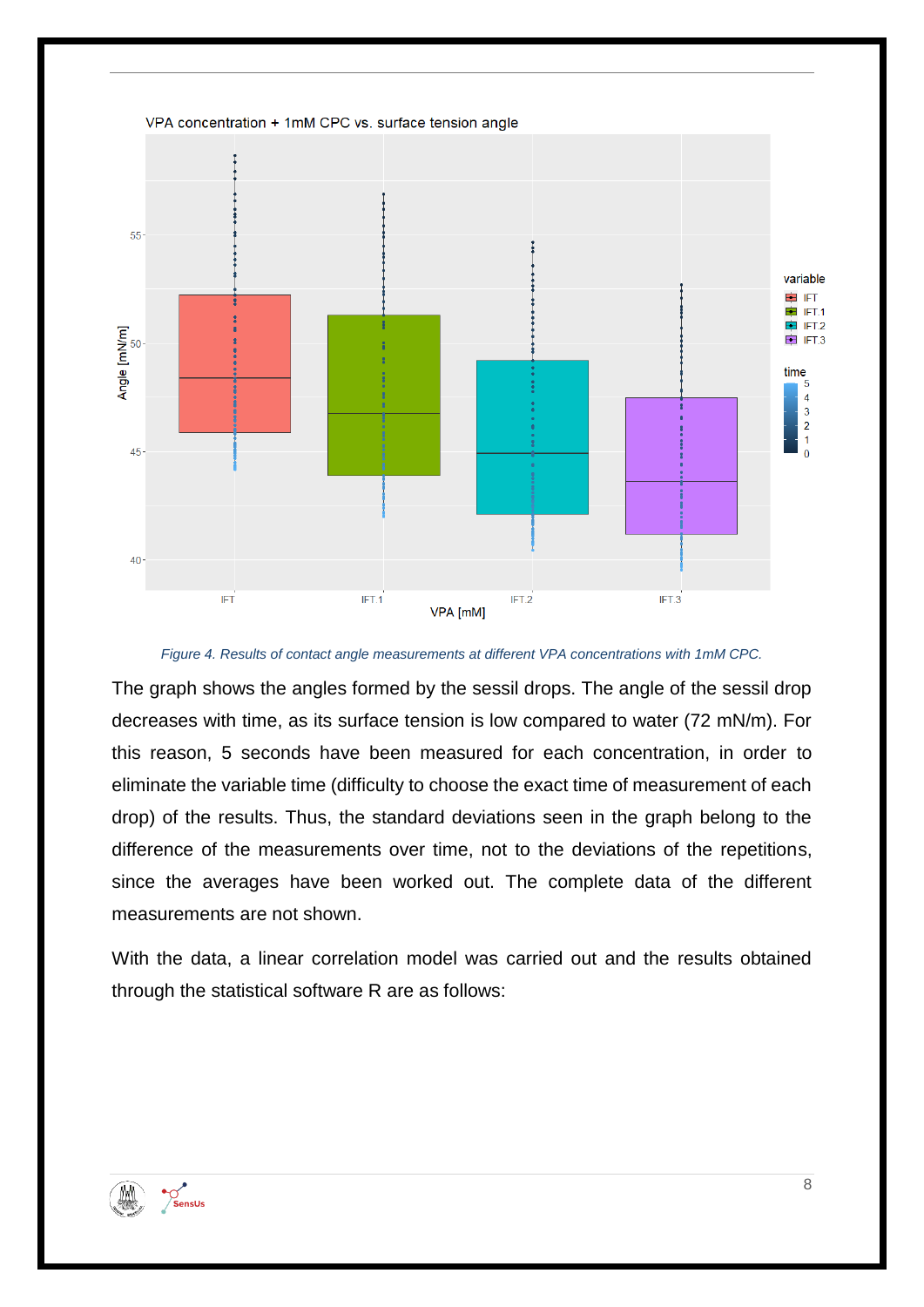$cal1$ :  $lm(formula = IFN ~ values, data = df)$ **Residuals:** 1Q Median Min  $3Q$ Max  $-2.1619 - 0.7627 - 0.1634$  0.8131 2.4580 Coefficients: Estimate Std. Error t value Pr(>|t|) (Intercept) 48.80660 0.06848 712.75  $\leq 2e-16$  \*\*\* values  $-4.37320$  $0.12201 - 35.84$  $<$ 2e-16 \*\*\* Signif. codes: 0 '\*\*\*' 0.001 '\*\*' 0.01 '\*' 0.05 '.' 0.1 ' ' 1 Residual standard error: 0.9607 on 398 degrees of freedom Multiple R-squared: 0.7635, Adjusted R-squared: 0.7629 F-statistic:  $1285$  on 1 and 398 DF, p-value: < 2.2e-16

*Figure 5. Results lineal correlation model in R.*

As it can be seen, the model has a beta parameter of -4.37, so to predict the angle of the sessil drop, we should multiply the concentration of VPA in mM by -4.37, and add the interceptor, 48.81. The R-square shows that the data explain 76.3% of the proposed model, with statistical significance.

However, in our device, the frequency of bubbles in the solution flow is used, so the model does not serve to directly predict the behavior of different VPA concentrations in the device's optical reading. But it should be noted that sessil angle measurements and the frequency of bubbles generated by continuous air and solution flows are governed by the same physics.

## <span id="page-8-0"></span>**4. Originality (max. 1 A4)**

<span id="page-8-1"></span>The main novelty of this device is the capacity to measure the concentration of a drug in the plasma through the change of free energy or surface tension. Currently, surface tension is used in the clinic to evaluate lung condition [7], [8], and its use in the prognosis of heart disease is being investigated [9]. However, no studies have been found that evaluate its use to determine drug concentrations. Both the detection concept, which is in a state of the art in different detection devices, and the prototype have been carried out by the SensingBarcelona team as a whole, without the help of any partners. In the design of the prototype, the role of Claudia Noya stands out, a design that was part of her final Bachelor thesis. However, due to the global health

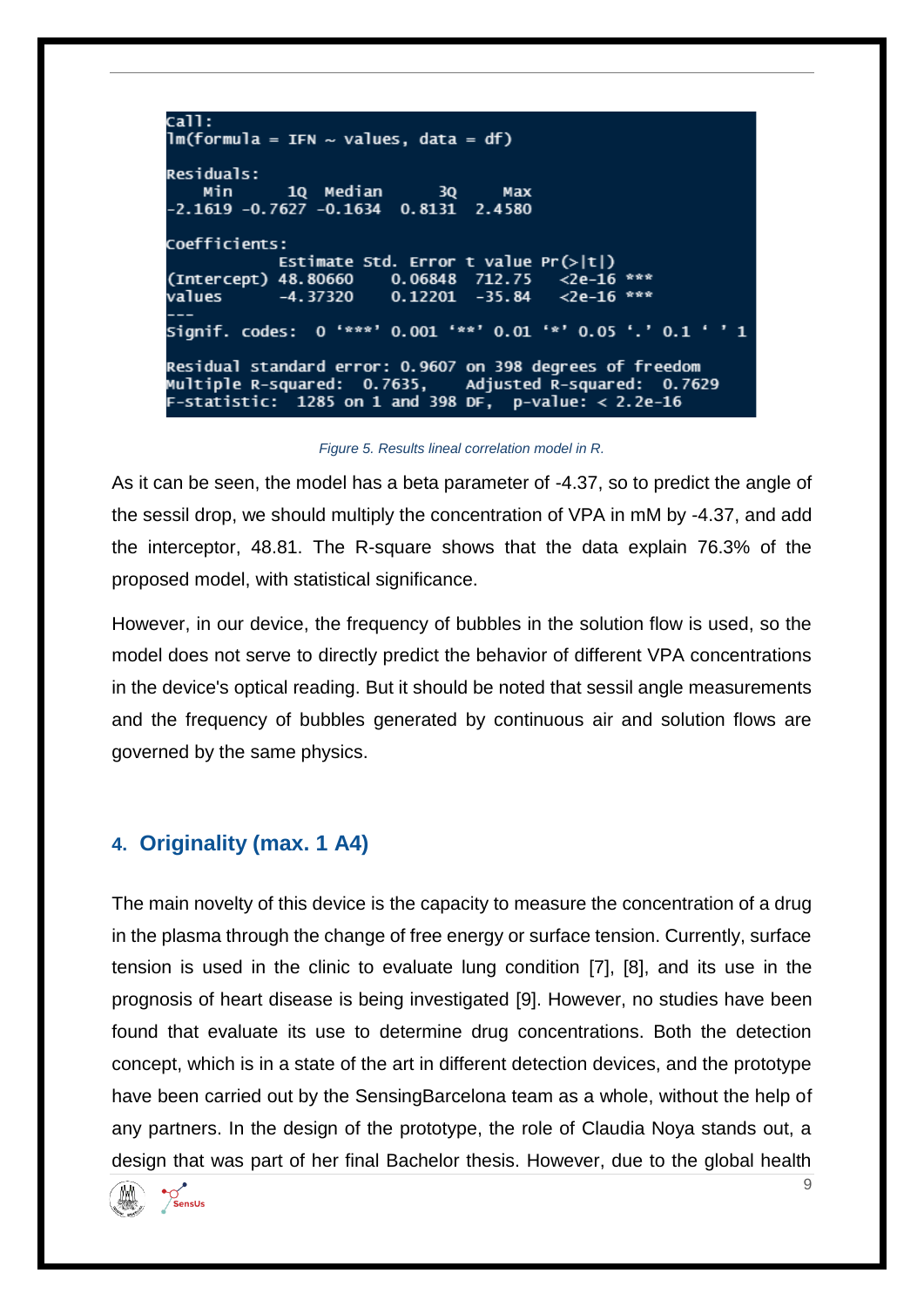crisis, our device has not been able to move beyond the prototype design phase. We believe that the idea has relevance, because its individual parts are documented in different studies, however, we believe that a proof of concept would have been totally necessary.

# <span id="page-9-0"></span>**5. Translation potential (max. 3 A4)**

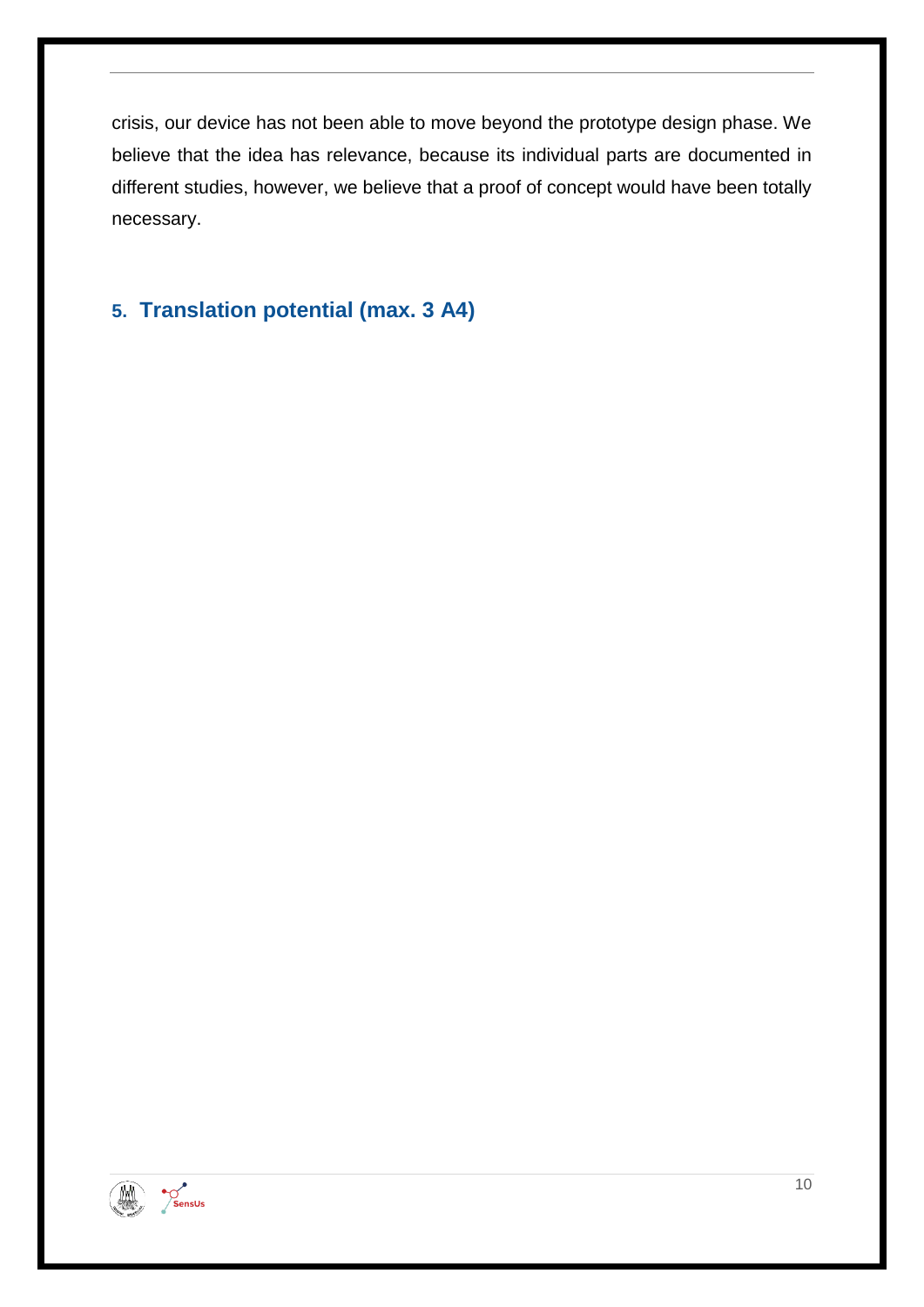#### 6.1. Business model canvas



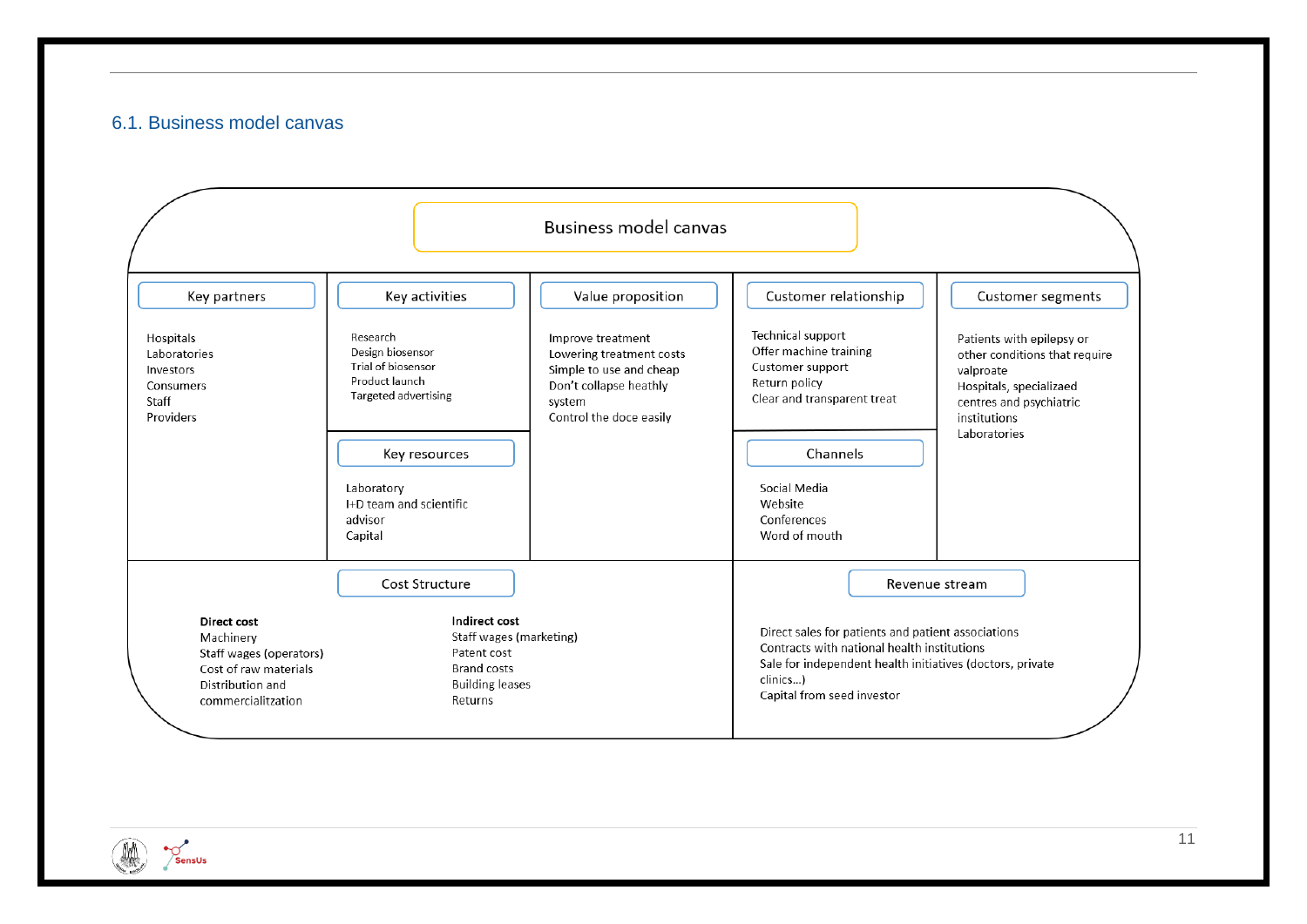#### <span id="page-11-0"></span>6.2. Stakeholder desirability

<span id="page-11-1"></span>Valproate (VAP) is an anticonvulsant medication, indicated for the treatment of epilepsy and certain cases of bipolarity. The drug has a highly variable absorption and distribution in the body, so at therapeutic concentrations, VAP can effectively stop seizures. In contrast, with a low concentration of VPA, there are no therapeutic effects on patients, and in the case of a higher concentration, we can observe toxic effects on the liver. For this reason, it is critically important to have the patient's VPA levels monitored on a periodic basis. Depending on the results, the clinical staff should assess each anomalous situation and correct the drug dose. However, determining valproate currently requires the patient to travel to the clinic, going through a protocol that is costly in time and resources.

A device of the nature that we present, could save many resources, both to the patient and to the hospital, since the patient himself can monitor the concentration of the drug from his home (saving of the trip to the hospital), with a device easy to use and cheap (now of specialized personnel in the hospital and of the cost of the test). Movement to a health centre would be reduced exclusively for the adjustment of the dose administered to the patient.

#### 6.3. Business feasibility

<span id="page-11-2"></span>The importance of market and industry planning and study is key to product development, along with the availability of scientific and technical resources for product development. In addition, in the medical device industry it is even more important and this was reflected in the tools developed by Gruber and Tal (2013) used to assess market potential. However, an unexpected event such as the current health crisis is likely to occur, hence the misconception of considering entrepreneurship as a matter of chance rather than a matter of choice. Despite this, epilepsy is still present and the proposed solution reaches the problems inherent in the current methods used by hospitals (time, cost, drug resistance) and also reaches the patient segment by reducing the possibility of suffering from seizures and hospital appointments. On the other hand, the pharmaceutical segment is also considered because of its interest in opening lines of research in order to better understand the behavior of drugs.

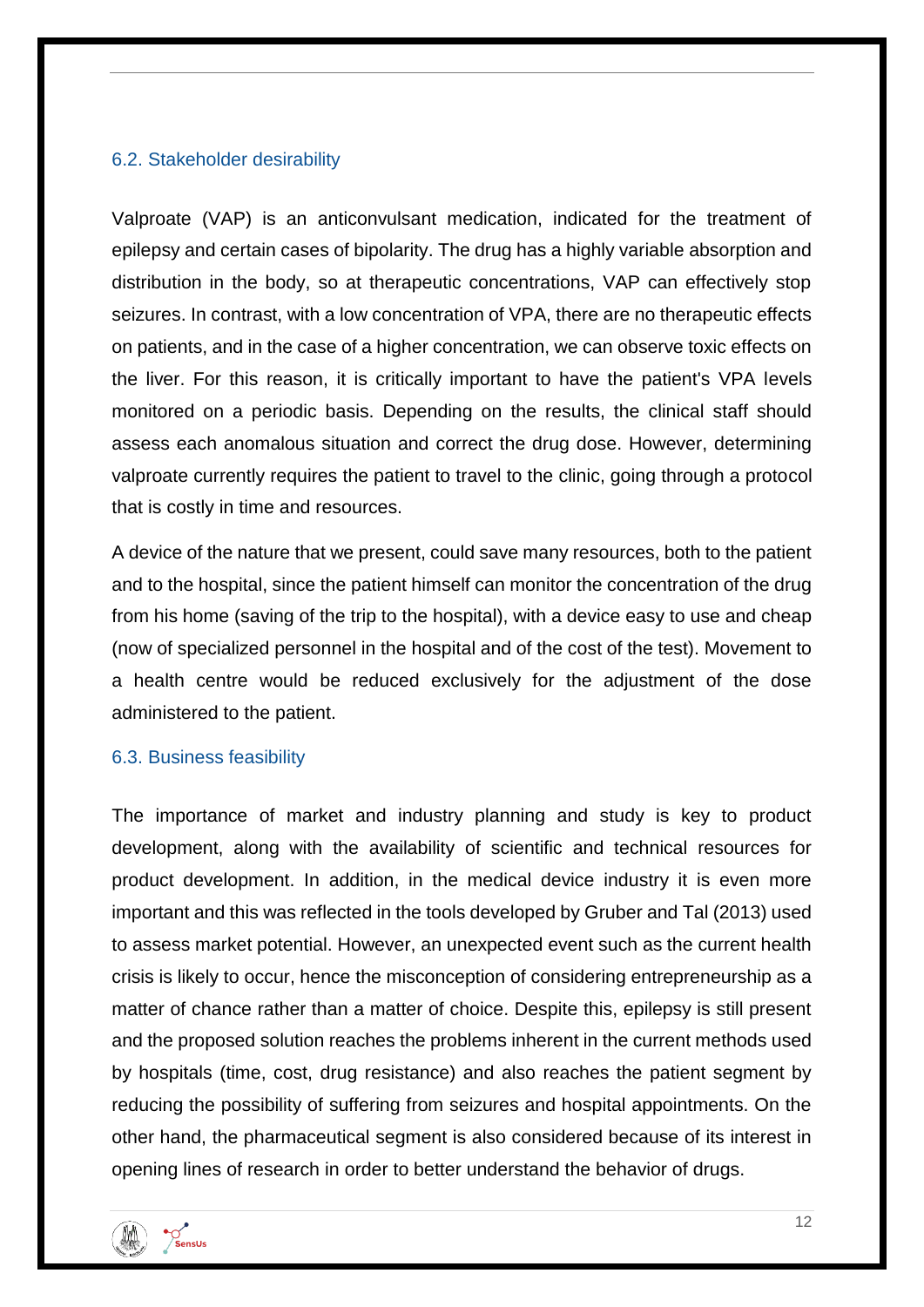#### 6.4. Financial viability

<span id="page-12-0"></span>Financial viability is key to starting any project. There are multiple options, which have advantages and disadvantages. A private bank loan can provide us with somewhat limited start-up capital, with the problem that we would have to pay for the interest and other costs associated with this type of financing. On the other hand, we would maintain 100% control over the company. Another better option would be an official credit from the State, eliminating some of the previous expenses but with great difficulty to obtain. On the other hand, we can look for a capital investor, it would not cost much to get one and there would be no need to pay, besides, a great amount of initial capital is obtained. The main disadvantage is that to some extent you lose control over the business. Another option could be collective financing on platforms like kickstarter.

|  |  |  | Table 1. Total cost of the device development. |
|--|--|--|------------------------------------------------|
|--|--|--|------------------------------------------------|

| <b>Task or component</b>        | Price $(\epsilon)$ |
|---------------------------------|--------------------|
| PCB components and manufactures | 66.48              |
| Mechanical package manufacture  | 190                |
| Ni myRIO                        | 582                |
| Licensing                       | 275                |
| <b>TOTAL COST</b>               | 1113.48            |

However, if a production line is set up, the cost of production could fall. The labour costs would depend on the volume of work, so we think that it can have a total cost of approximately 1000€ the device. The cartridges are consumables made of glass and PDMS, which in a mass production could be very cheap.

The price could be considered expensive, however, this can be solved with financing systems for individual customers, likely subsidies from public health programs and patient associations, even the availability of rental of the devices in exchange for a fee that would cover maintenance costs and recover the investment and make a profit on sales of the consumables, as it is economical to manufacture.

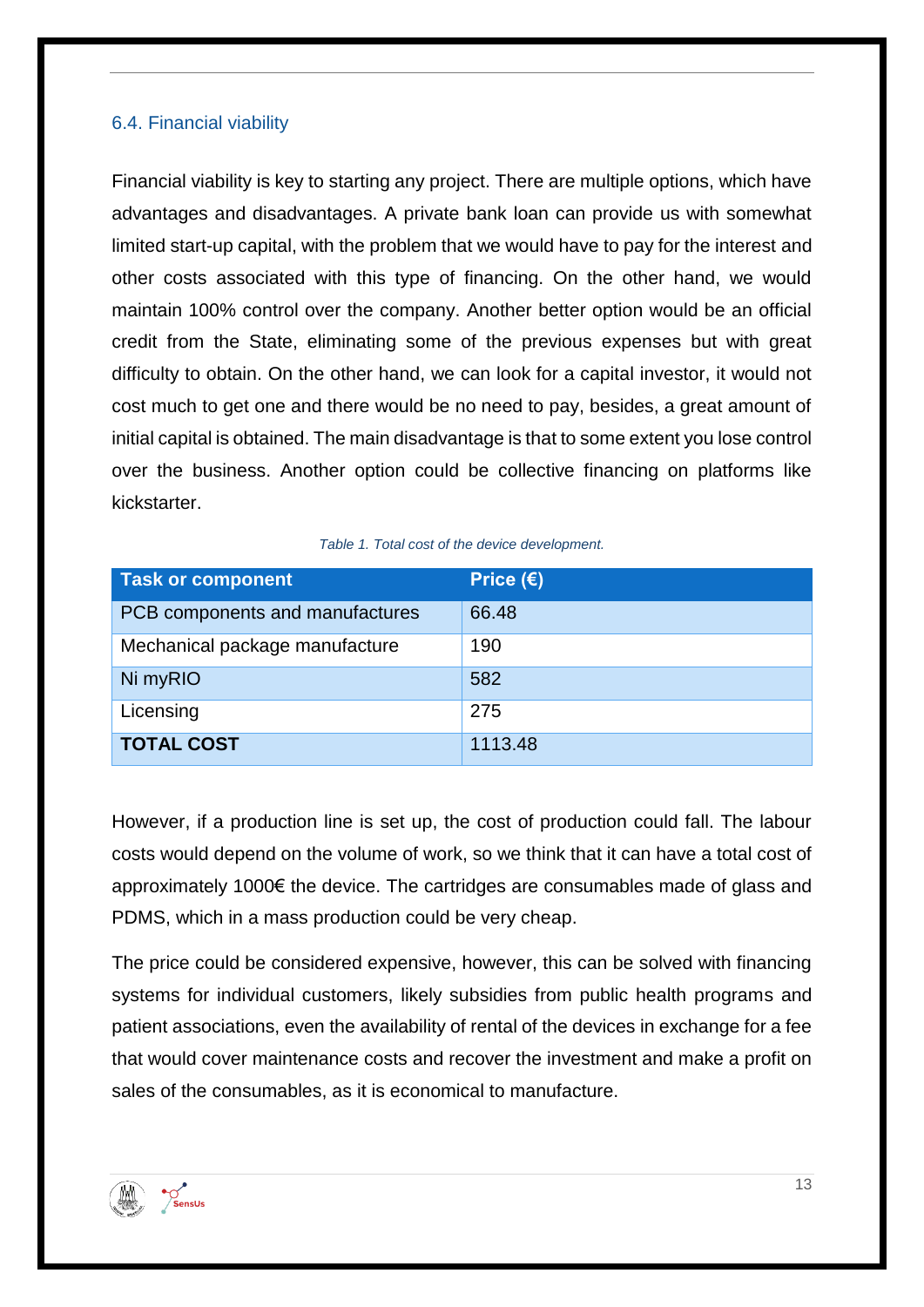# **6.** Team and support (max. 1 A4)

### <span id="page-13-0"></span>6.1. Contributions of the Team Members

**Oriol Caro:** As a captain, I have done an intensive literature search to get the best idea of detection for the device. I've also been involved in organizing the team.

**Ignacio Moragues:** I have been in charge of the business aspects of the device as well as guiding the new members of the team throughout the year.

**Carlota Mestre:** As a member who has participated in previous editions, I have served as a guide and helped with the research work.

**Clàudia Noya:** I have been developing my final degree thesis based on this project, and so, I have been in charge of the electronic development of the sensor.

**Arnau Marin:** As a first-time participating member I have helped the most experienced team members on the business and entrepreneur aspects of the competition.

**Hamid Khosravi:** Team captain. He has provided expertise in microfluidics, with active literature search and PDMS channeling for the prototype.

**Teo Mayayo:** He has worked actively on the potential translational.

## <span id="page-13-1"></span>6.2. People who have given support

The team has not received any help outside of the team itself.

## <span id="page-13-2"></span>6.3. Sponsors

The team has used only the facilities at each of their universities. We have not received any sponsorship.

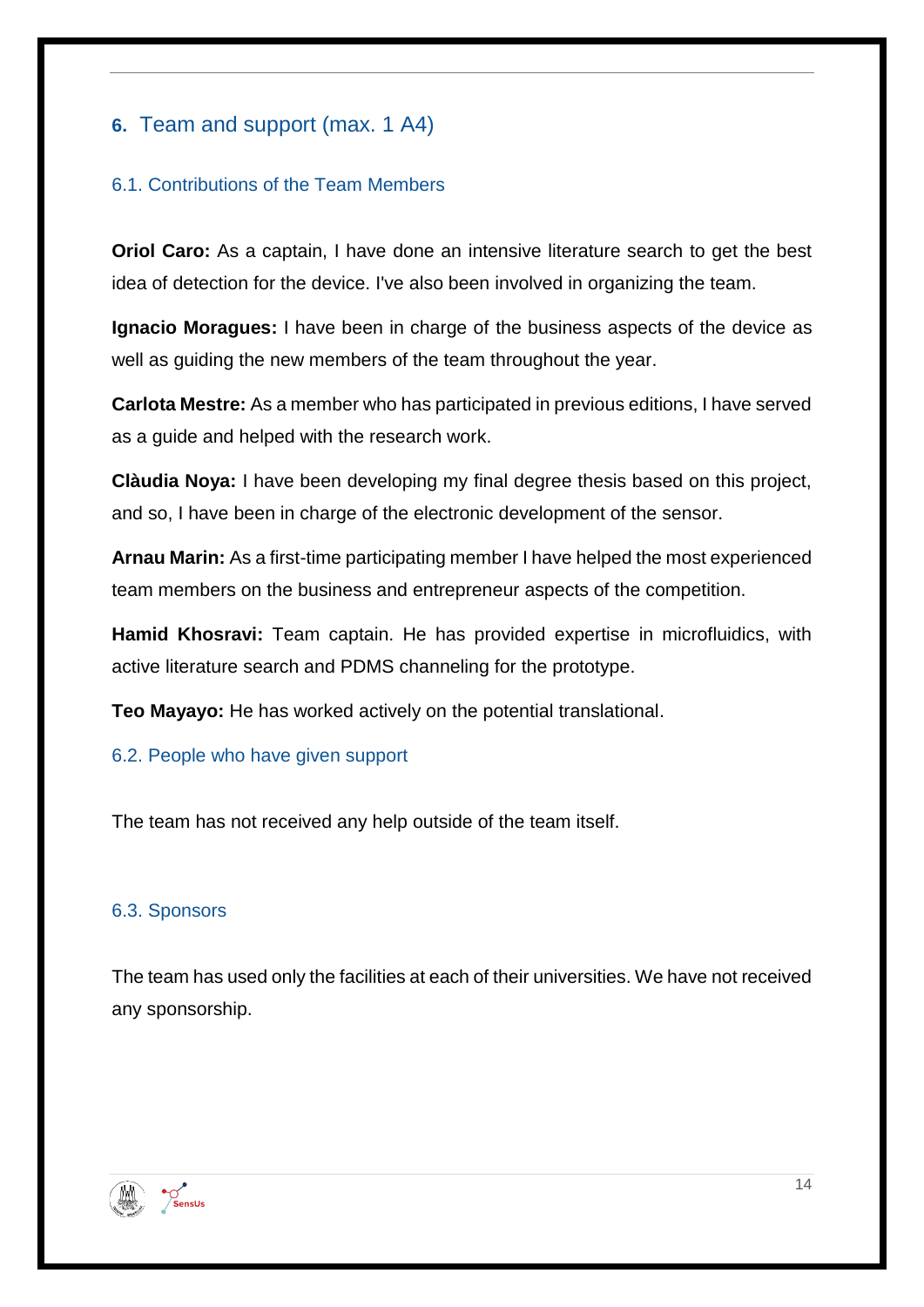# <span id="page-14-0"></span>**7. Final Remarks (max. ½ A4)**

This year, the team presented a novel drug detection concept, which is currently not used. To this end, each of the studies that support the idea was presented, as well as empirical data that support the proposal.

Unfortunately, due to the causes known to everyone, we have not been able to carry out the project in its entirety, even though we think our idea has great potential.

However, we will continue to work on it, as a serious proposal for the determination of this and other drugs with a similar molecular structure.



15